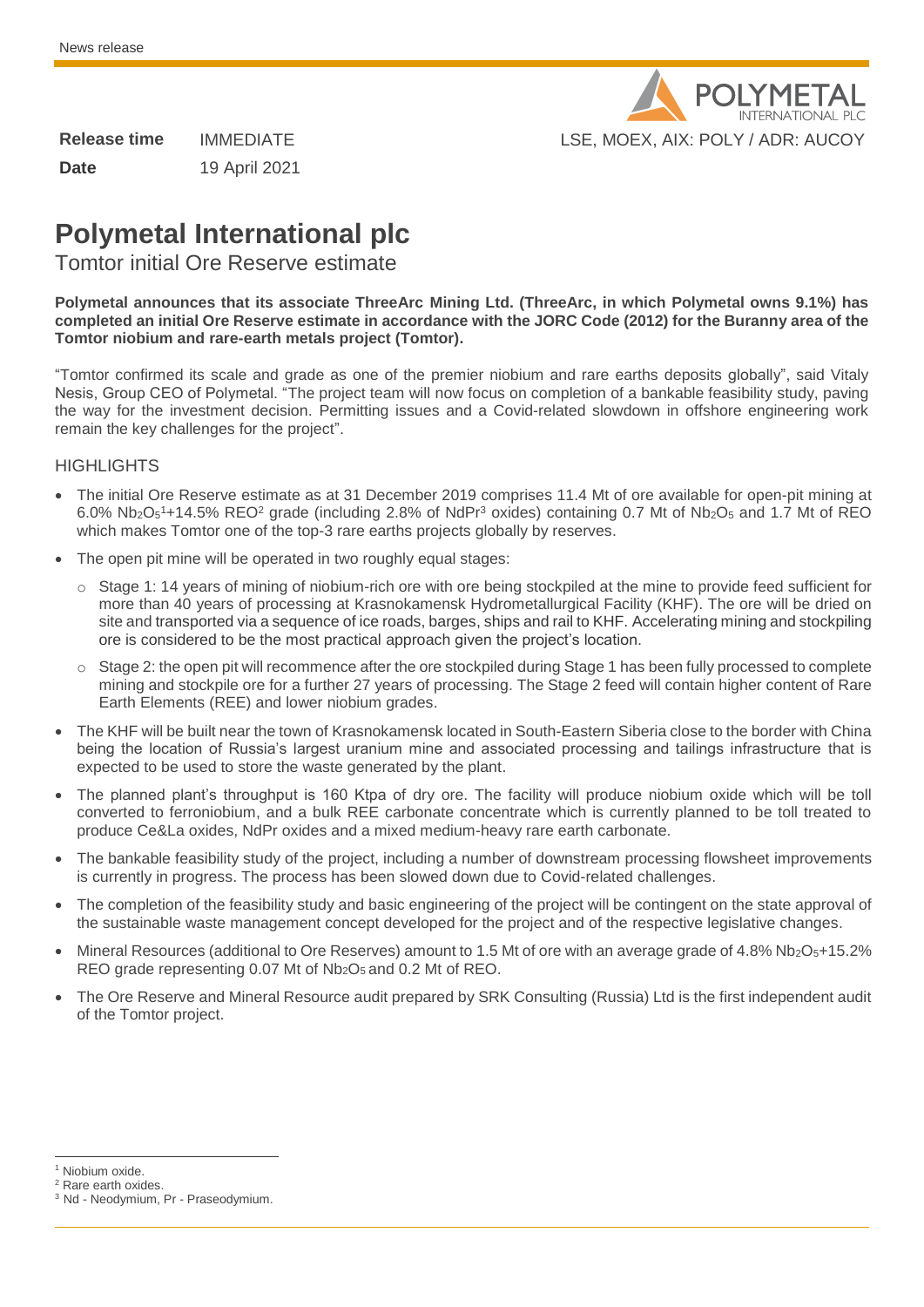# ORE RESERVE AND MINERAL RESOURCE STATEMENT

The Ore Reserve and Mineral Resource estimates are classified in accordance with the JORC Code (2012) as at 31 December 2019 using the following prices: US\$ 23.9/kg of  $Nb_2O_5$ , US\$ 53.5/kg of  $Pr_6O_{11}$ , US\$ 48.5/kg of  $Nd_2O_3$ , US\$ 20.80 / kg carbonate concentrate of medium and heavy rare earths (Sm, Eu, Gd, Tb, Dy, Ho, Er, Tm, Yb, Lu, Y) and at 7.8% Nb2O<sup>5</sup> Equivalent cut-off grade. Any discrepancies in calculations are due to rounding.

## **Tomtor Ore Reserve estimate**

|                       | <b>Tonnage</b> |                                        | Grade                         |                                    |                                    | <b>Content</b>                       |                             |                                  |                                  |
|-----------------------|----------------|----------------------------------------|-------------------------------|------------------------------------|------------------------------------|--------------------------------------|-----------------------------|----------------------------------|----------------------------------|
|                       |                |                                        | <b>REO</b>                    |                                    |                                    |                                      |                             | <b>REO</b>                       |                                  |
|                       | Mt             | Nb <sub>2</sub> O <sub>5</sub><br>$\%$ | <b>NdPr</b><br>oxides<br>$\%$ | <b>Other</b><br><b>REO</b><br>$\%$ | <b>Total</b><br><b>REO</b><br>$\%$ | Nb <sub>2</sub> O <sub>5</sub><br>Kt | <b>NdPr</b><br>oxides<br>Kt | <b>Other</b><br><b>REO</b><br>Kt | <b>Total</b><br><b>REO</b><br>Kt |
| <b>Probable</b>       |                |                                        |                               |                                    |                                    |                                      |                             |                                  |                                  |
| Stage 1               | 7.0            | 6.7                                    | 2.5                           | 10.7                               | 13.2                               | 470                                  | 173                         | 747                              | 920                              |
| Stage 2               | 4.4            | 5.0                                    | 3.1                           | 13.6                               | 16.7                               | 220                                  | 134                         | 606                              | 740                              |
| <b>Total Probable</b> | 11.4           | 6.0                                    | 2.8                           | 11.7                               | 14.5                               | 690                                  | 306                         | 1,354                            | 1,660                            |

# **Tomtor Additional Mineral Resource estimate**

|                                      | <b>Tonnage</b> |                                                 | Grade                                  |                                    | <b>Content</b>                     |                                      |                             |                                  |                             |
|--------------------------------------|----------------|-------------------------------------------------|----------------------------------------|------------------------------------|------------------------------------|--------------------------------------|-----------------------------|----------------------------------|-----------------------------|
|                                      |                |                                                 | <b>REO</b>                             |                                    |                                    | <b>REO</b>                           |                             |                                  |                             |
|                                      | Mt             | Nb <sub>2</sub> O <sub>5</sub><br>$\frac{0}{0}$ | <b>NdPr</b><br>oxides<br>$\frac{0}{0}$ | <b>Other</b><br><b>REO</b><br>$\%$ | <b>Total</b><br><b>REO</b><br>$\%$ | Nb <sub>2</sub> O <sub>5</sub><br>Kt | <b>NdPr</b><br>oxides<br>Kt | <b>Other</b><br><b>REO</b><br>Kt | Total<br><b>REO</b><br>$\%$ |
| Indicated                            | 0.06           | 5.9                                             | 2.4                                    | 10.9                               | 13.3                               | 4                                    |                             |                                  | 8                           |
| Inferred                             | 1.4            | 4.7                                             | 2.8                                    | 12.5                               | 15.3                               | 68                                   | 40                          | 180                              | 220                         |
| <b>Total Indicated</b><br>+ Inferred | 1.5            | 4.8                                             | 2.8                                    | 12.4                               | 15.2                               | 72                                   | 41                          | 187                              | 228                         |

# ABOUT TOMTOR

Tomtor is located in the north-west of Yakutia. It is one of the largest and highest grade rare earth elements (REE) projects globally and considered to be the highest grade development stage niobium (Nb) project in the world. The deposit was discovered in 1977 with initial statutory reserves approved in 1999. In 2013, ICT established ThreeArc Mining Ltd., a subsidiary of which purchased the Tomtor license subsequently. In March 2020, Polymetal acquired a 9.1% stake in ThreeArc for US\$ 20 million. The proceeds were allocated to developing the Pre-Feasibility Study and preparing the initial Ore Reserve and Mineral Resource estimate.

### COMPETENT PERSONS

*The Ore Reserves estimate was compiled by David Pearce, who is employed full-time by SRK Consulting (Russia) Ltd, as a Principal Mining Consultant and Managing Director. Mr Pearce is a Fellow of the Australasian Institute of Mining*  and Metallurgy (AusIMM), and has sufficient experience relevant to the mining method and type of deposit under *consideration, and to the engineering solutions proposed for developing the project, to qualify as a Competent Person as defined by the 2012 edition of the "Australasian Code for Reporting of Exploration Results, Mineral Resources and Ore Reserves" (JORC Code).*

*The Mineral Resource estimate was compiled by Robin Simpson, who is employed full-time by SRK Consulting (Russia) Ltd, as a Principal Consultant (Resource Geology). Mr Simpson is a Member of the Australian Institute of Geoscientists (AIG), and has sufficient experience relevant to the style of mineralisation and type of deposit under consideration and*  to the activity which he is undertaking to qualify as a Competent Person as defined by the 2012 edition of the *"Australasian Code for Reporting of Exploration Results, Mineral Resources and Ore Reserves" (JORC Code).*

*The Competent Persons have given their consent to the inclusion in the report of the matters based on their information in the form and context in which it appears.*